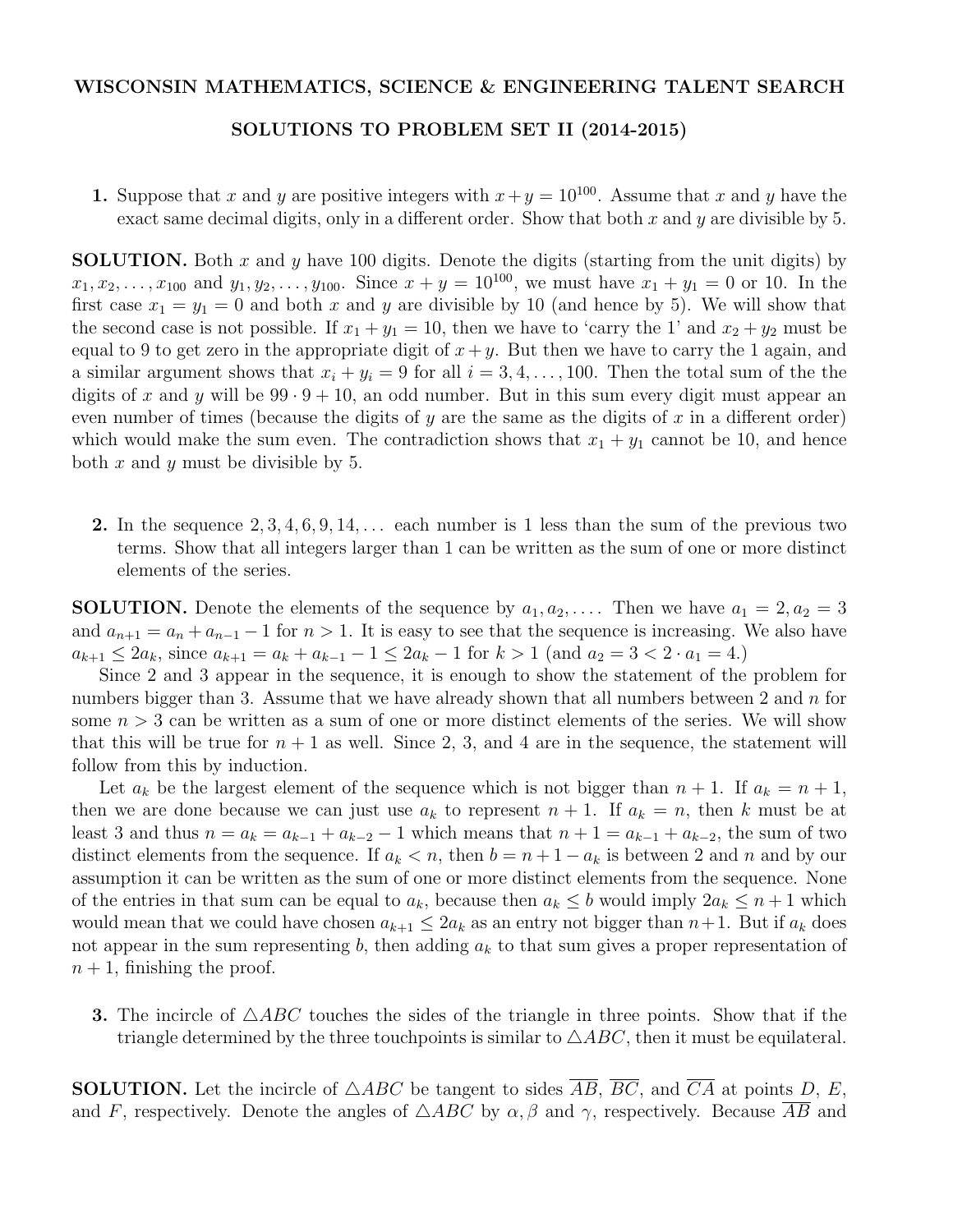$\overline{AC}$  are both tangent to the incircle of  $\triangle ABC$  at *D* and *F*, respectively, it follows that  $AD = AF$ and thus  $\angle ADF = \angle AFD = 90^{\circ} - \frac{\alpha}{2}$ . Similarly,  $\angle BDE = 90^{\circ} - \frac{\beta}{2}$ , and thus

$$
\angle EDF = 180^{\circ} - (90^{\circ} - \frac{\alpha}{2}) - (90^{\circ} - \frac{\beta}{2}) = \frac{\alpha + \beta}{2}.
$$

Similar argument shows that the other angles of  $\triangle DEF$ are  $\frac{\alpha+\gamma}{2}$  and  $\frac{\beta+\gamma}{2}$ . If  $\triangle ABC$  is similar to  $\triangle DEF$ , then the angles  $\alpha, \beta, \gamma$  must be equal to the angles  $\frac{\alpha+\beta}{2}, \frac{\alpha+\gamma}{2}, \frac{\beta+\gamma}{2}$  in some order. We can assume that  $\alpha \leq \beta \leq \gamma$ , which then implies  $\frac{\alpha+\beta}{2} \leq \frac{\alpha+\gamma}{2} \leq \frac{\beta+\gamma}{2}$ . But then we must have  $\alpha = \frac{\alpha+\beta}{2}$ ,  $\beta = \frac{\alpha + \gamma}{2}$  and  $\gamma = \frac{\beta + \gamma}{2}$ . Rearranging the first equation gives  $\alpha = \beta$  and the third equation gives  $\beta = \gamma$ . This shows that the original triangle (and also  $\triangle DEF$ ) must be equilateral.



4. Show that if *x, y, z* are positive numbers, then

$$
x^{2014}(x - y)(x - z) + y^{2014}(y - x)(y - z) + z^{2014}(z - x)(z - y) \ge 0.
$$

SOLUTION. Note that the three terms on the right are symmetric: if we switch any two numbers within  $x, y, z$ , then the sum will stay the same. Thus, without loss of generality, we can assume that  $0 < x \leq y \leq z$ .

If  $x = y$ , the expression reduces to  $z^{2014}(z - x)^2$  which is clearly positive. Similarly, if  $y = z$ , the expression is positive. So we can assume that  $x < y < z$ . Then the term  $x^{2014}(x - y)(x - z)$ is positive. We will show that the sum of the other two terms is positive as well. From  $z > y$  and  $z - x > y - x$  it follows that

$$
y^{2014}(y-x)(y-z) + z^{2014}(z-x)(z-y) > -y^{2014}(y-x)(z-y) + z^{2014}(y-x)(z-y) \\
= (z^{2014} - y^{2014})(y-x)(z-x) > 0.
$$

5. The diagram shows a  $12 \times 22$  rectangular region with two  $8 \times 8$  squares removed so that there is a border of width 2 around and between the squares. We would like to cut up the shaded region into non-overlapping triangles. Show that this is possible with 10 triangles, but impossible with 9 triangles.



SOLUTION. We can easily cut the region into 5 rectangles and then each of them could be cut further into 2 triangles. (See the first diagram below for an example.) We will show that it is impossible to cut the region into 9 triangles.

Consider the 10 unit length line segments in the inside and outside boundary colored red in the second diagram below. The midpoints of the vertical line segments are located 6 units from the top and the midpoints of the horizontal ones are located 6 units from the left side of the bounding big rectangle. When we cut the region into triangles, each of the marked line segments must intersect with a positive portion of a side of one of the triangles. (I.e. the intersection is more than just one point.) We will show that no triangle can intersect more than one of these 10 line segments, which will show that we have to have at least 10 triangles.